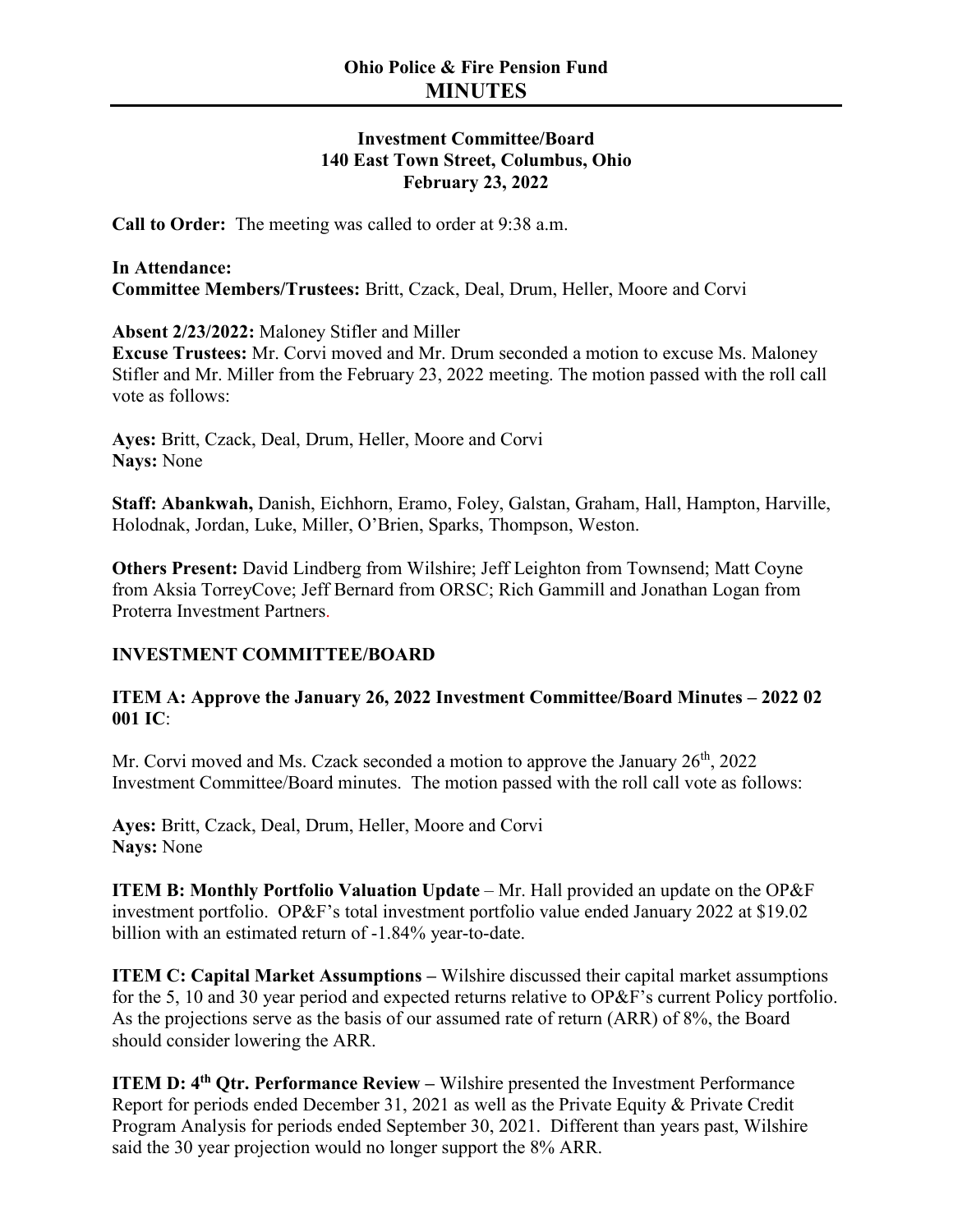# **Ohio Police & Fire Pension Fund MINUTES**

## **Board of Trustees Investment Committee/Board 140 East Town Street, Columbus, Ohio February 23, 2022**

**ITEM E: Manager Reviews (Causeway, Harvest, Salient, Tortoise, PGIM, Loomis Core FI) – 2022 02 002 IC –** Mr. Thompson recommended the following rating recommendations: Harvest Partners – maintain a rating of "2"; Salient Partners – maintain a rating of "2"; Tortoise Advisors – maintain a rating of "2"; Causeway Capital Management – maintain a rating of "1"; PGIM Core Bond – maintain a rating of "1"; Loomis Sayles Core Bond – maintain a rating of  $\lq\lq\lq\lq\lq\lq\lq\lq$ 

Mr. Heller moved and Mr. Moore seconded a motion that the Board accepts the investment manager rating recommendations of Investment Staff for Harvest, Salient, Tortoise, Causeway, PGIM and Loomis Sayles as outlined in Investment Staff's memos to the Board dated Feb. 23, 2022. The motion passed with the roll call vote as follows:

**Ayes:** Britt, Czack, Deal, Drum, Heller, Moore and Corvi **Nays:** None

**ITEM F: Private Credit Recommendation (Proterra Credit Fund 2) – 2022 02 003 IC – S**taff and Wilshire provided their analysis and investment recommendation for a capital commitment of up to \$50 million to Proterra Credit Fund 2.

Mr. Britt moved and Ms. Czack seconded a motion that the Board accepts the recommendation of Investment Staff and Wilshire for a Capital Commitment of up to \$50,000,000 to Proterra Credit Fund 2, upon the terms outlined in Investment Staff's memorandum dated February 23, 2022 and attached supplemental materials and such other terms favorable or protective to OP&F, as determined by the Executive Director. The motion passed with the roll call vote as follows:

**Ayes:** Britt, Czack, Deal, Drum, Heller and Moore **Nays:** None **Abstain:** Corvi

**ITEM G: Private Markets Recommendation (Advent International GPE X, L.P.) – 2022 02 004 IC –** Staff and Aksia TorreyCove presented their analysis and investment recommendation for a capital commitment of up to \$35 million to Advent International GPE X, L.P.

Mr. Corvi moved and Mr. Heller seconded a motion that the Board accepts the recommendation of Investment Staff and Investment Adviser for a Capital Commitment of up to \$35,000,000 to Advent International GPE X, L.P., upon the terms outlined in Investment Staff's memorandum dated February 23, 2022 and attached supplemental materials and such other terms favorable or protective to OP&F, as determined by the Executive Director. The motion passed with the roll call vote as follows:

**Ayes:** Britt, Czack, Deal, Drum, Heller, Moore and Corvi **Nays:** None